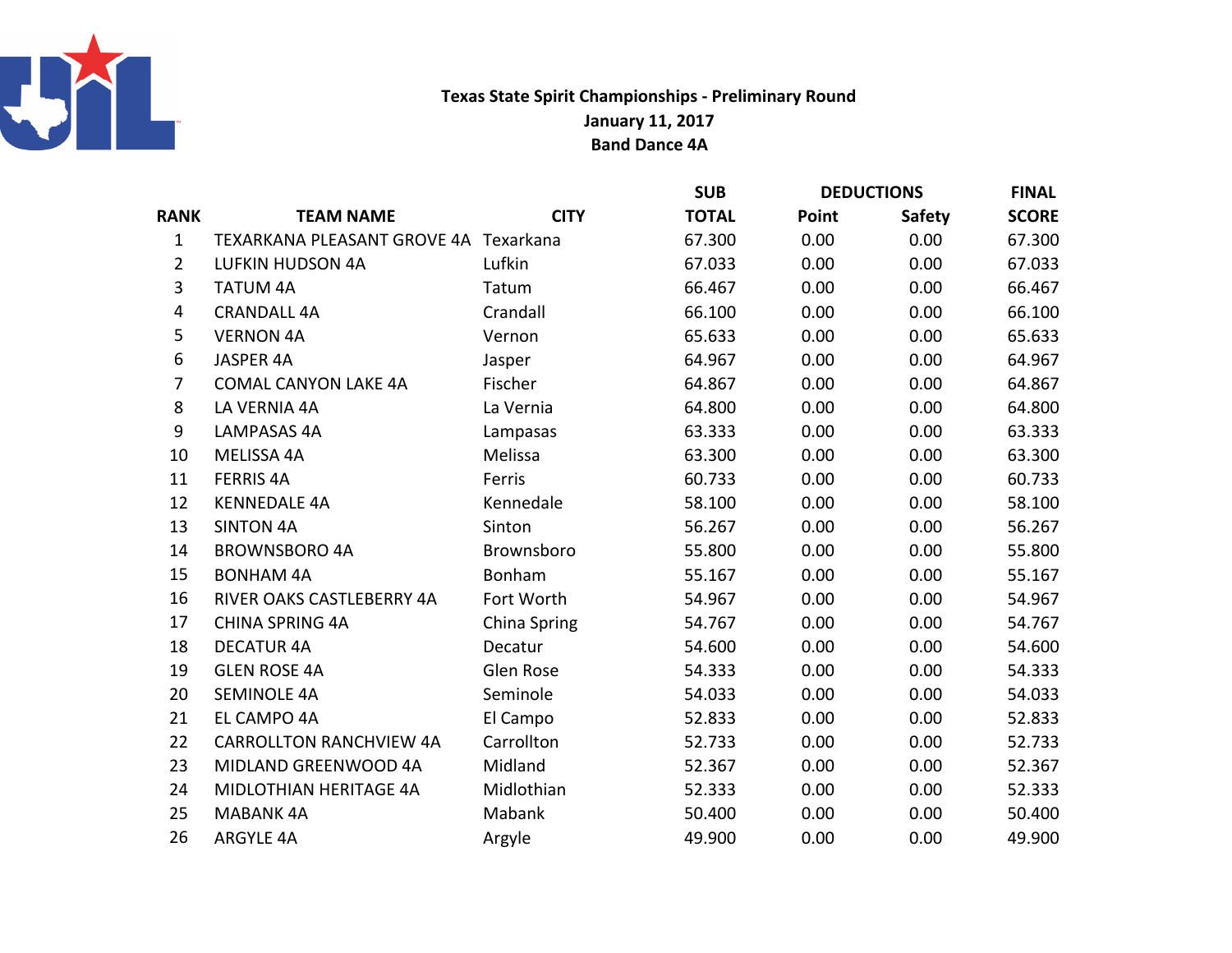

## Texas State Spirit Championships - Preliminary RoundJanuary 11, 2017Band Dance 4A

|                            |                    | <b>SUB</b>                                  | <b>DEDUCTIONS</b> |               | <b>FINAL</b> |
|----------------------------|--------------------|---------------------------------------------|-------------------|---------------|--------------|
| <b>TEAM NAME</b>           | <b>CITY</b>        | <b>TOTAL</b>                                | Point             | <b>Safety</b> | <b>SCORE</b> |
| NEVADA COMMUNITY 4A        | Nevada             | 49.833                                      | 0.00              | 0.00          | 49.833       |
| <b>HUFFMAN HARGRAVE 4A</b> | Huffman            | 48.567                                      | 0.00              | 0.00          | 48.567       |
| SPRINGTOWN 4A              | Springtown         | 47.567                                      | 0.00              | 0.00          | 47.567       |
| FT WORTH BENBROOK 4A       | Benbrook           | 47.500                                      | 0.00              | 0.00          | 47.500       |
| <b>ATLANTA 4A</b>          | Atlanta            | 46.667                                      | 0.00              | 0.00          | 46.667       |
|                            |                    | 46.367                                      | 0.00              | 0.00          | 46.367       |
| LAMESA 4A                  | Lamesa             | 46.233                                      | 0.00              | 0.00          | 46.233       |
| <b>BRIDGE CITY 4A</b>      | <b>Bridge City</b> | 46.200                                      | 0.00              | 0.00          | 46.200       |
| <b>ROCKPORT-FULTON 4A</b>  | Rockport           | 46.200                                      | 0.00              | 0.00          | 46.200       |
| <b>AUBREY 4A</b>           | Aubrey             | 45.733                                      | 0.00              | 0.00          | 45.733       |
| <b>EMORY RAINS 4A</b>      | Emory              | 45.167                                      | 0.00              | 0.00          | 45.167       |
| <b>CARTHAGE 4A</b>         | Carthage           | 44.867                                      | 0.00              | 0.00          | 44.867       |
| SILSBEE 4A                 | Silsbee            | 44.800                                      | 0.00              | 0.00          | 44.800       |
| <b>SWEETWATER 4A</b>       | Sweetwater         | 43.800                                      | 0.00              | 0.00          | 43.800       |
| <b>ANDREWS 4A</b>          | Andrews            | 43.500                                      | 0.00              | 0.00          | 43.500       |
| WACO LA VEGA 4A            | Waco               | 40.933                                      | 0.00              | 0.00          | 40.933       |
| <b>DIBOLL 4A</b>           | Diboll             | 40.733                                      | 0.00              | 0.00          | 40.733       |
| <b>SANGER 4A</b>           | Sanger             | 40.600                                      | 0.00              | 0.00          | 40.600       |
| <b>CUERO 4A</b>            | Cuero              | 40.500                                      | 0.00              | 0.00          | 40.500       |
| <b>GONZALES 4A</b>         | Gonzales           | 40.367                                      | 0.00              | 0.00          | 40.367       |
| <b>ABILENE WYLIE 4A</b>    | Abilene            | 40.200                                      | 0.00              | 0.00          | 40.200       |
| <b>LIBERTY HILL 4A</b>     | Liberty Hill       | 40.167                                      | 0.00              | 0.00          | 40.167       |
| <b>HUNTINGTON 4A</b>       | Huntington         | 39.933                                      | 0.00              | 0.00          | 39.933       |
| <b>FABENS 4A</b>           | Fabens             | 39.900                                      | 0.00              | 0.00          | 39.900       |
| <b>KILGORE 4A</b>          | Kilgore            | 39.833                                      | 0.00              | 0.00          | 39.833       |
| <b>TAYLOR 4A</b>           | Taylor             | 39.833                                      | 0.00              | 0.00          | 39.833       |
|                            |                    | <b>ORANGE LITTLE CYPRESS-MAURICE Orange</b> |                   |               |              |